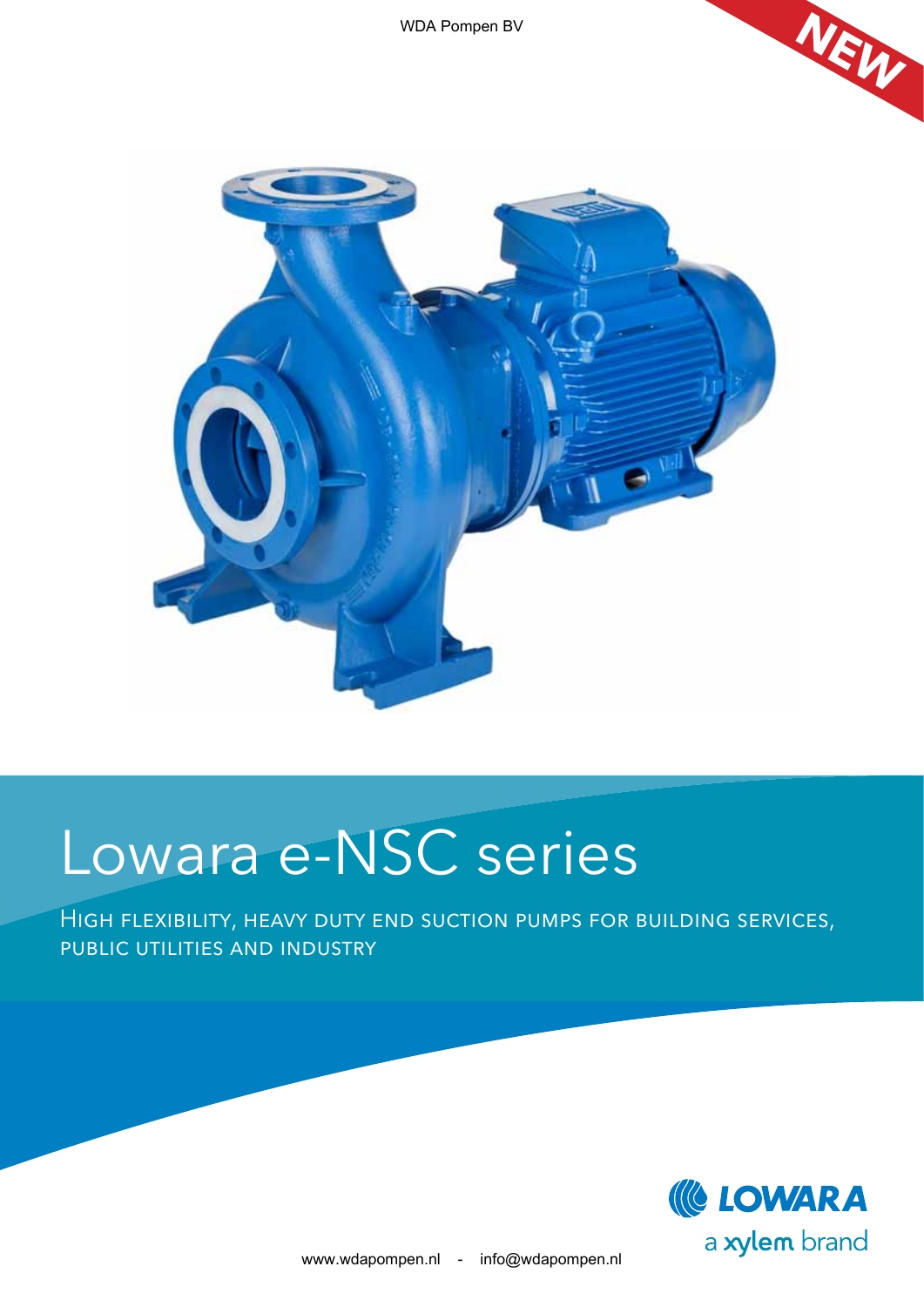## Taking end suction pumps to a new level

By combining high efficiency with high flexibility regarding installation, material options and temperature, the new Lowara e-NSC series is the natural choice for water transport, hydronic heating and chiller systems, fire protection systems and a vast number of industrial applications. With efficiency levels well exceeding ErP 2015, the e-NSC series offer long term economical pumping solutions.





## Range Overview

**Sizes:** DN100, DN125, DN150, DN200, DN250, DN300 **Power:** 18,5 kW – 200 kW (2-pole) 3 kW – 355 kW (4-pole) **Heads up to:** 120 m **Flows up to:** 1800 m3/h **Pressure class:** PN16 **Temperature of pumped liquid:** -20°C to +140°C, extended temperature www.wdapompen.nl<sup>o°C to</sup>.t180°C<br>www.wdapompen.nl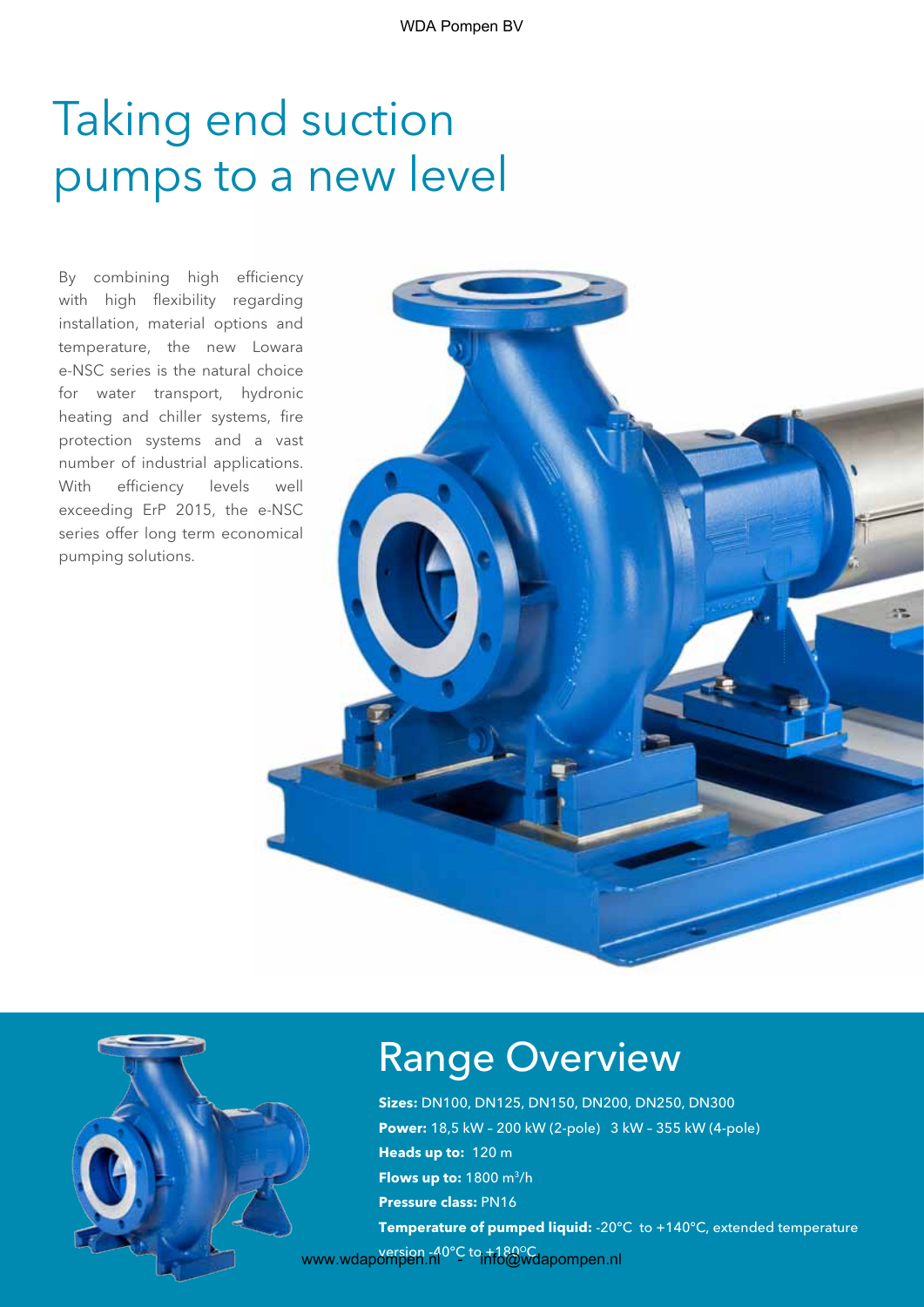

#### High efficiency

New designed high efficiency hydraulics with MEI values well above the ErP2015 level and IE3 motors set the basis for very low operation costs.

#### Long service life & easy maintenance

Robust design, different bearing frame sizes and stainless steel replaceable wear rings ensure a long service life. The e-NSC is also designed for easy maintenance and all service points are easy reachable to reduce downtime.

#### Adapt to needs

In many applications. the need for water is always varying. By equipping the e-NSC with a Hydrovar pump controller, the duty is always exactly where it should be. And it pays off: reducing the speed by 50% reduces the power consumption by 85%.

#### Exactly the right configuration

With materials options spanning from cast iron to duplex stainless steel, the e-NSC is the right solution for 1000's of liquids.

#### Hot or cold

The standard e-NSC can handle liquid temperatures from -20 $\mathrm{^{\circ}C}$  up to +140 $\mathrm{^{\circ}C}$ and the extended temperature version from -40 $^{\circ}$ C up to +180 $^{\circ}$ C.

#### No leakage

The e-NSC offers a wide range of mechanical face seal options regarding types and materials.

### Material Options

**Pumphousing:** cast iron **Impeller:** cast iron **Elastomers:** EPDM, FPM (other marterials on demand). **Mechanical face seal:** Carbon, Ceramic, Silicon carbide and Widia

### Configuration Options

**Configurations:** Bare shaft, closed cwupled apple.frame mo<sub>i</sub>nto@wdapompen.nl